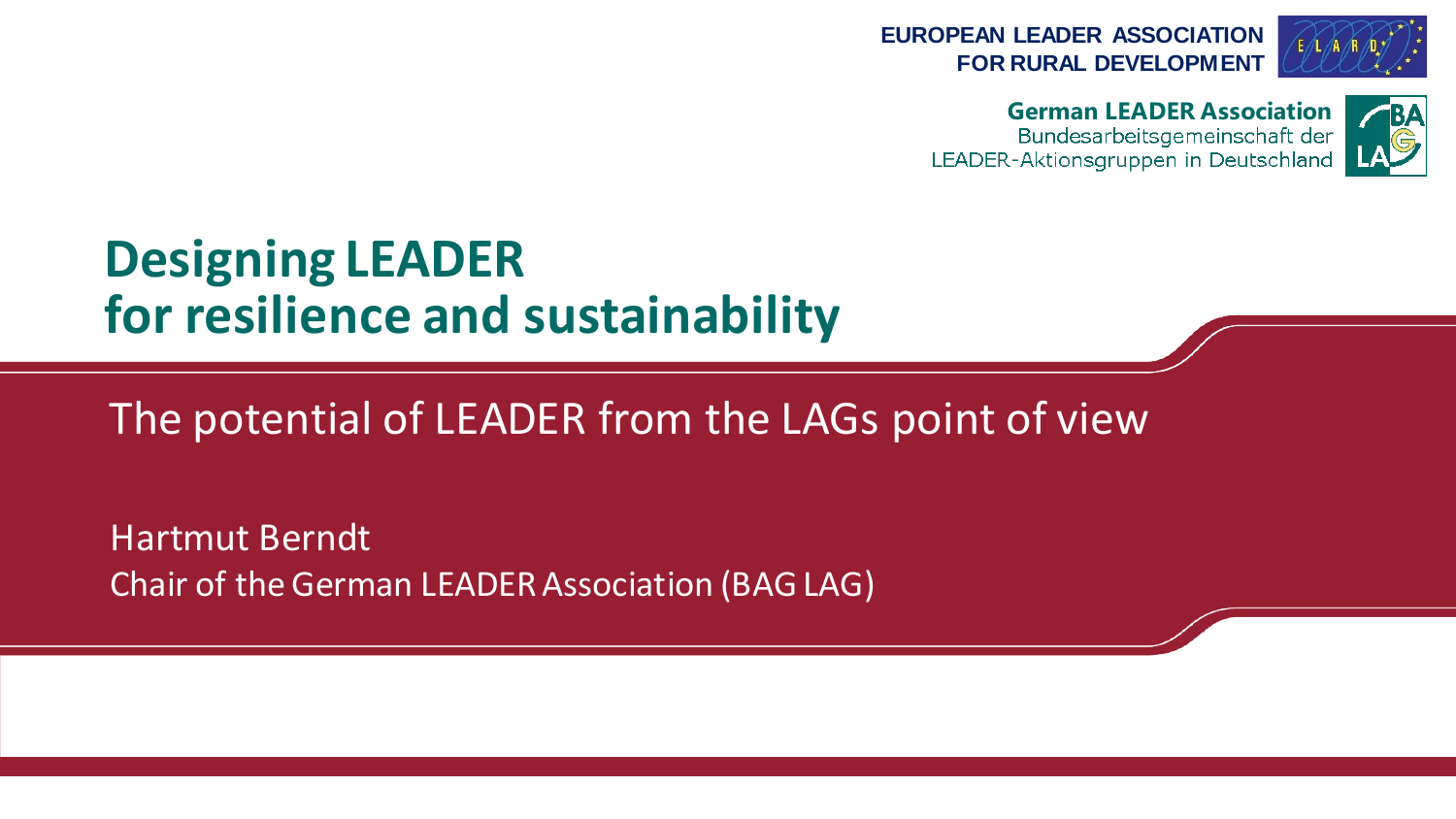



**EUROPEAN LEADER ASSOCIATION FOR RURAL DEVELOPMENT**



#### **German LEADER Association**

LEADER-Aktionsgruppen in Deutschland



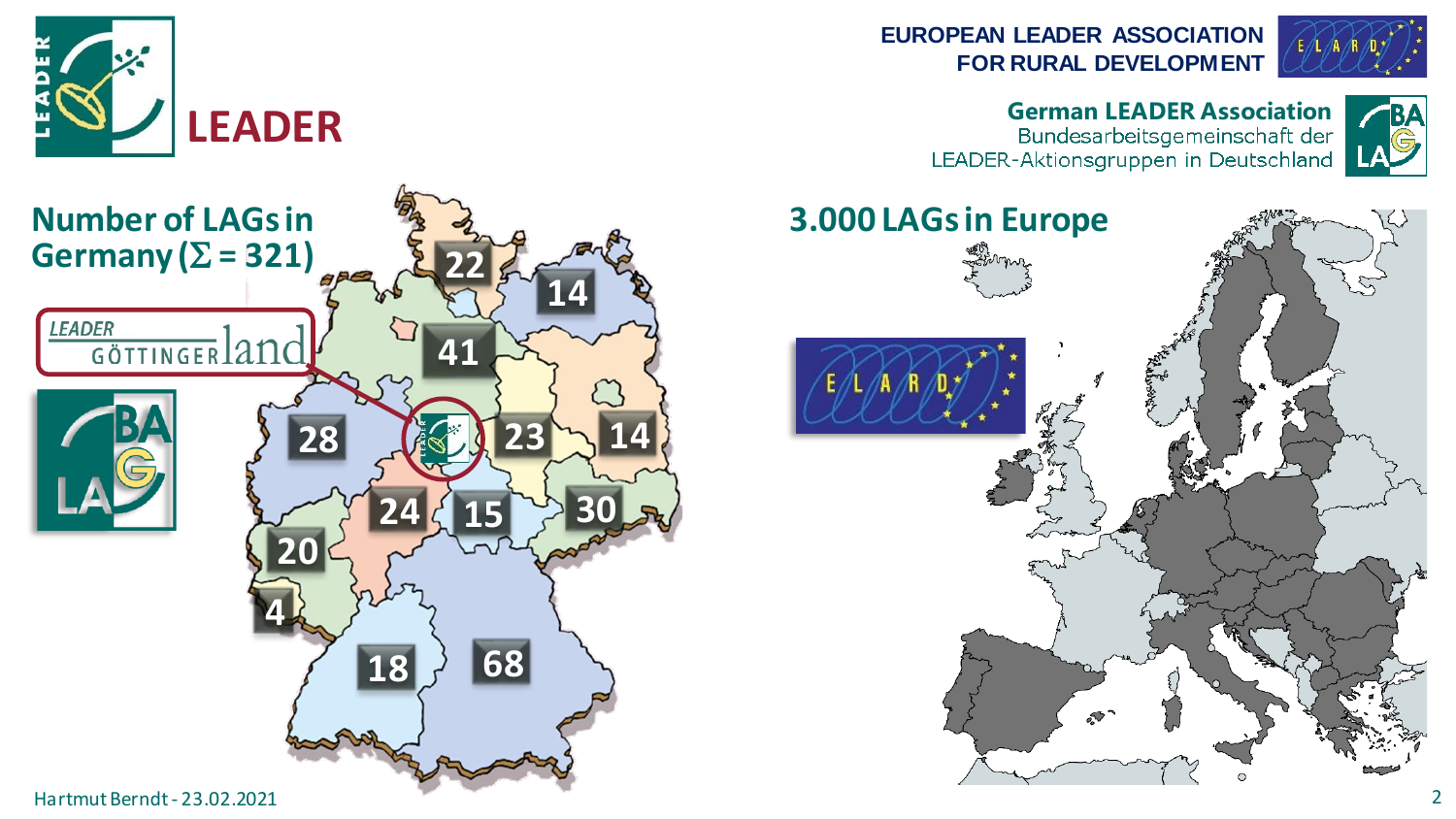#### **What do rural areas need?**



### **Globalisation changes the requirements for resilience**

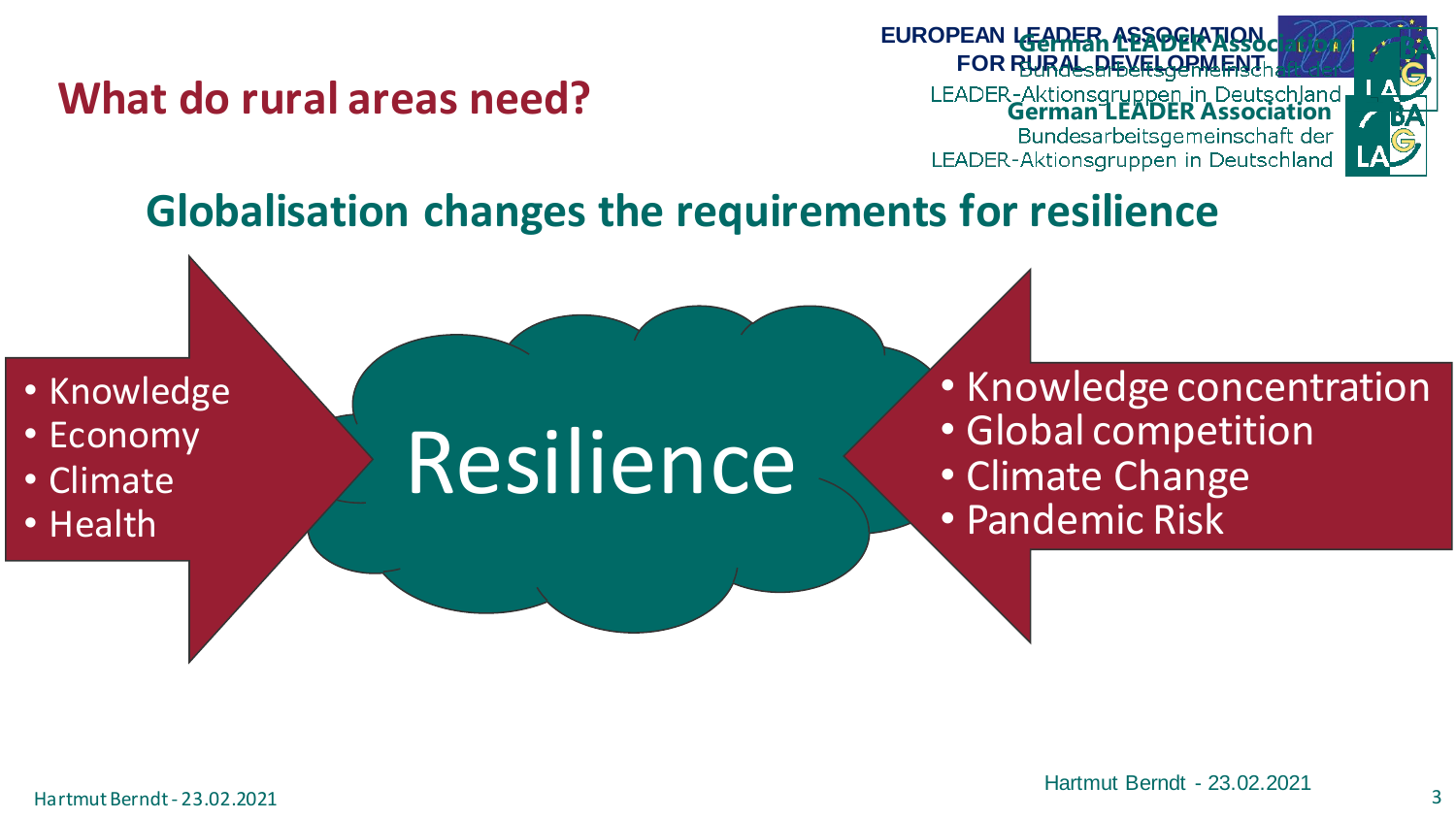### **How can rural areas act for more resilience?**

#### **1. Economic regionalisation**

- Build/strengthen local/regional (food) supply chains
- Create new local employment opportunities

#### **2. Improving social infrastructure**

- Provide social care services
- Provide recreation space

### **3. CO<sup>2</sup> -Reduction and climate impact adaption**

- Production of renewable energy (bioenergy, wind, solar energy)
- Transition to climate friendly consumption

#### **4. Create participation opportunities**

#### **EUROPEAN LEADER ASSOCIATION FOR RURAL DEVELOPMENT**

#### **German LEADER Association**

LEADER-Aktionsgruppen in Deutschland





## **Engaged citizens are the basis of resilience**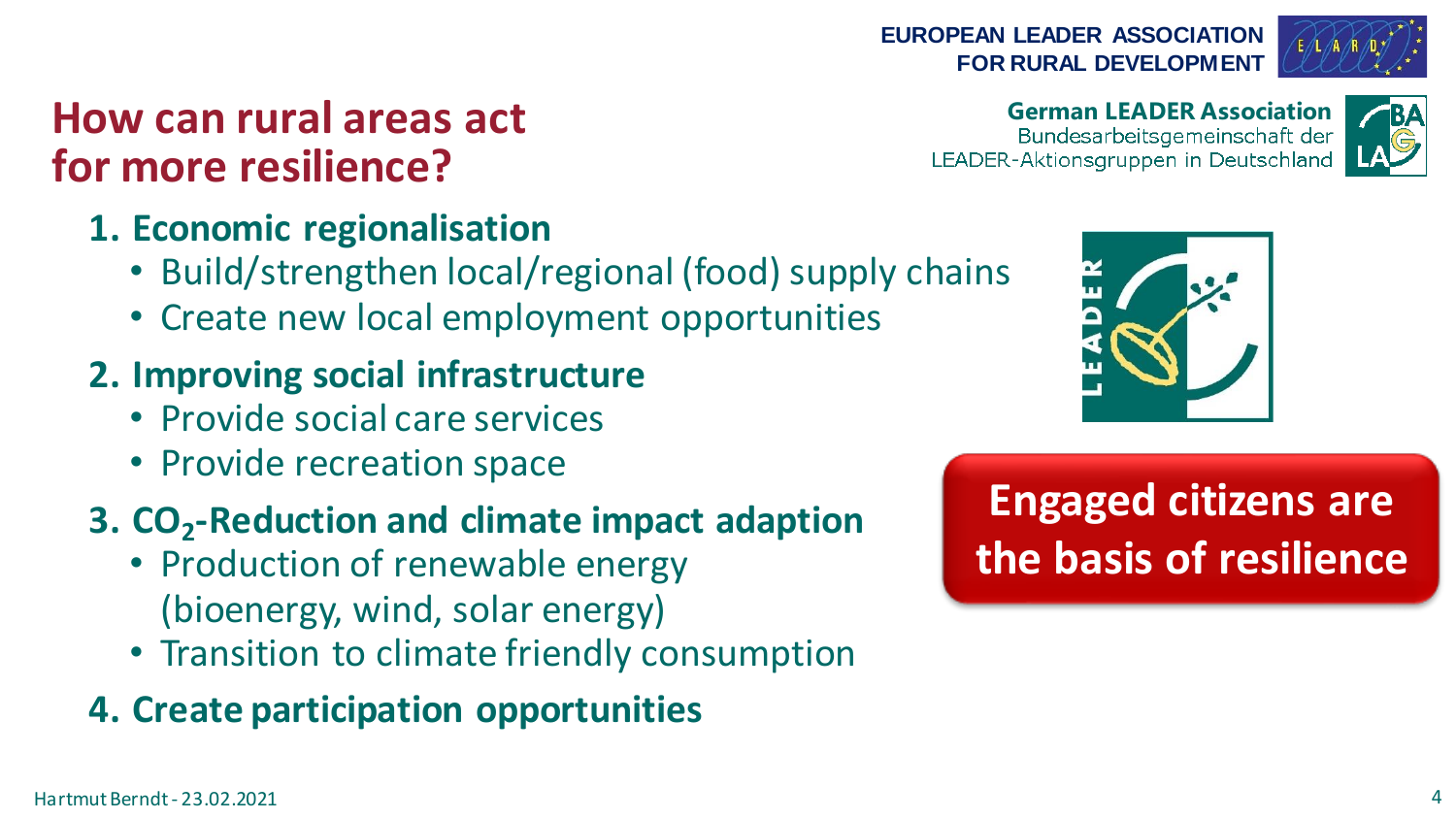#### **EUROPEAN LEADER ASSOCIATION FOR RURAL DEVELOPMENT**



#### **German LEADER Association**

LEADER-Aktionsgruppen in Deutschland



#### **LEADER addresses the main factors of resilience**



**LEADER in Deutschland Stark in der Krise!** 

# **Two publications in Germany end of 2020 to give examples from the potential of LEADER**



#### Gemeinsam stark sein

.<br>Jundesanstalt für<br>Jandwirtschaft und Ernährung

Projekte des bundesweiten Wettbewerbs 2020 Motto: Täglich gut versorgt!

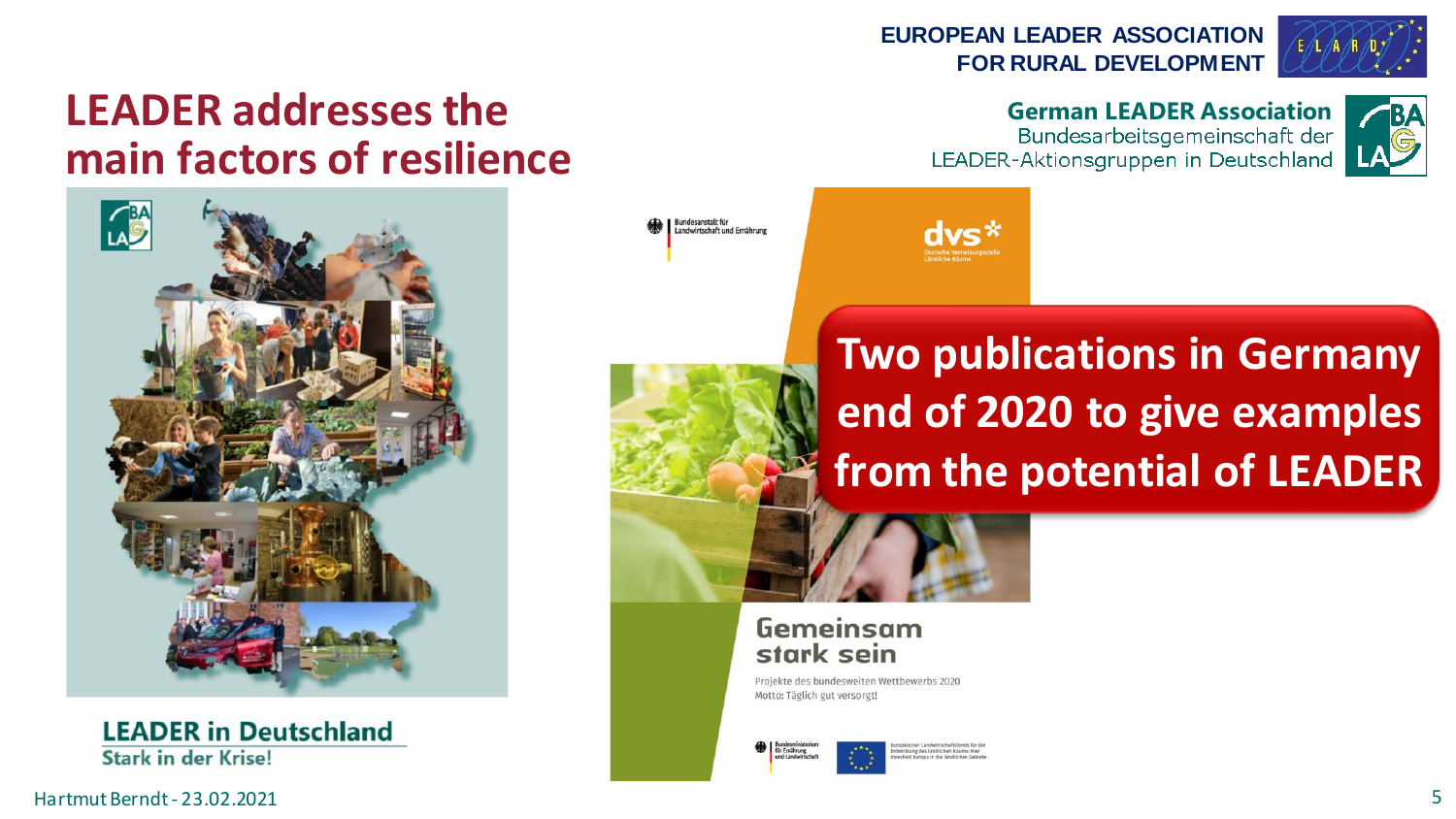



### **LEADER's potential in making rural areas resilient**

**German LEADER Association** LEADER-Aktionsgruppen in Deutschland



LEADER can contribute to overcome the impacts of the Covid crisis and at the same time foster sustainability

- by the implementation of projects which help to tackle social, technical, economic or environmental challenges
- convey knowledge, foster capacity building and build multisectoral networks
- strengthening regional identification and awareness of regional chances and challenges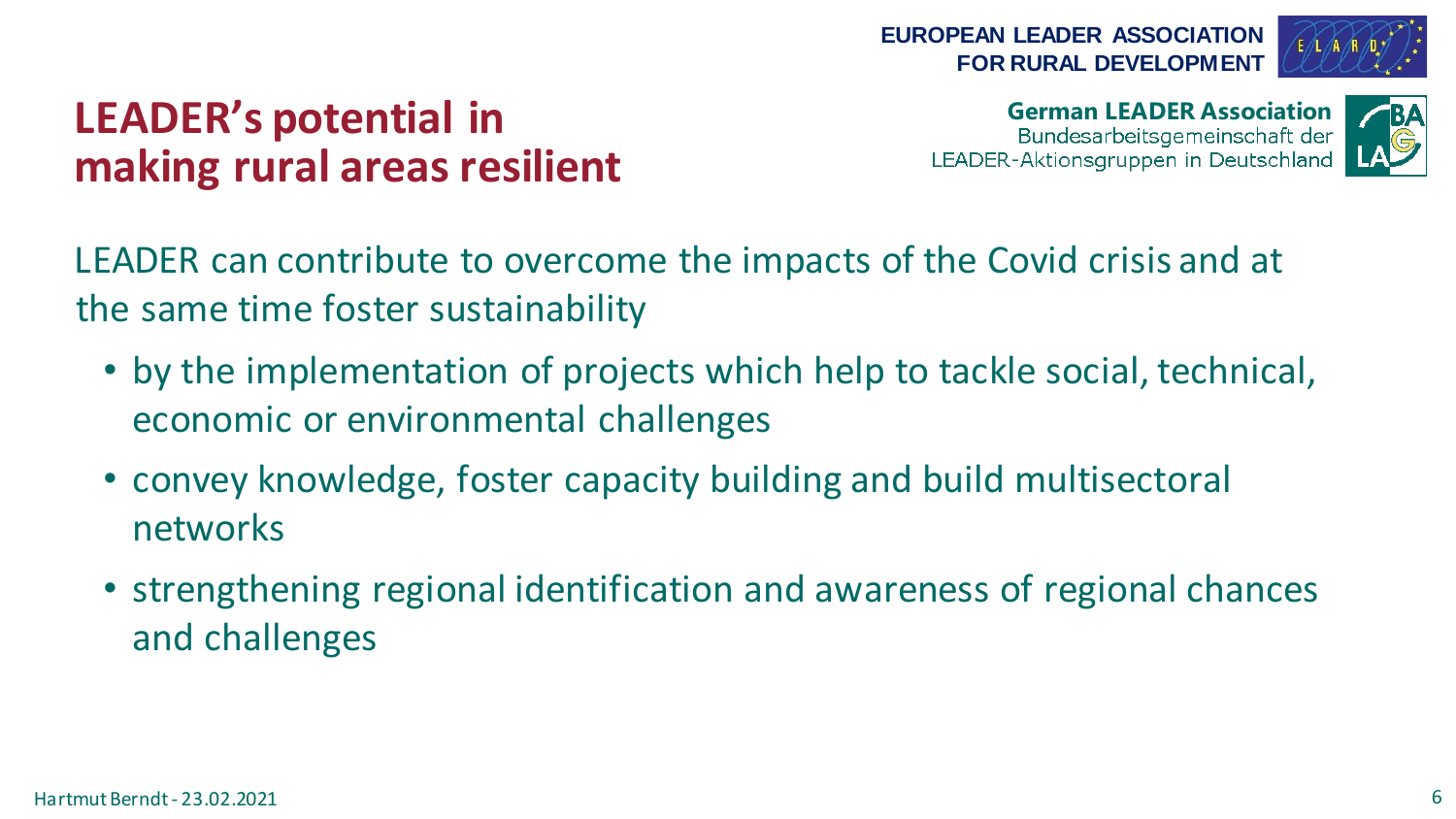#### **EUROPEAN LEADER ASSOCIATION FOR RURAL DEVELOPMENT**

Due to complicated framework conditions LEADER's share of the Post-Covid recovery **fund** (Next Generation EU) will be low in Germany.

**However** LEADER can play an important role in Covid recovery **measures** if

- the LAGs receive a sufficient share of the transitional allowance
- national programmes allow support across the whole EAFRD spectrum
- the framework enables the LAGs to work continuously
- simplified cost options are used wherever possible

**Requirements for the implementation of LEADER to play an important role in**

**making rural areas resilient**

• further efforts are made for more simplification, less responsibility of voluntary actors, better financing conditions (e.g. prefinancing/refund procedure) and shorter approval procedures